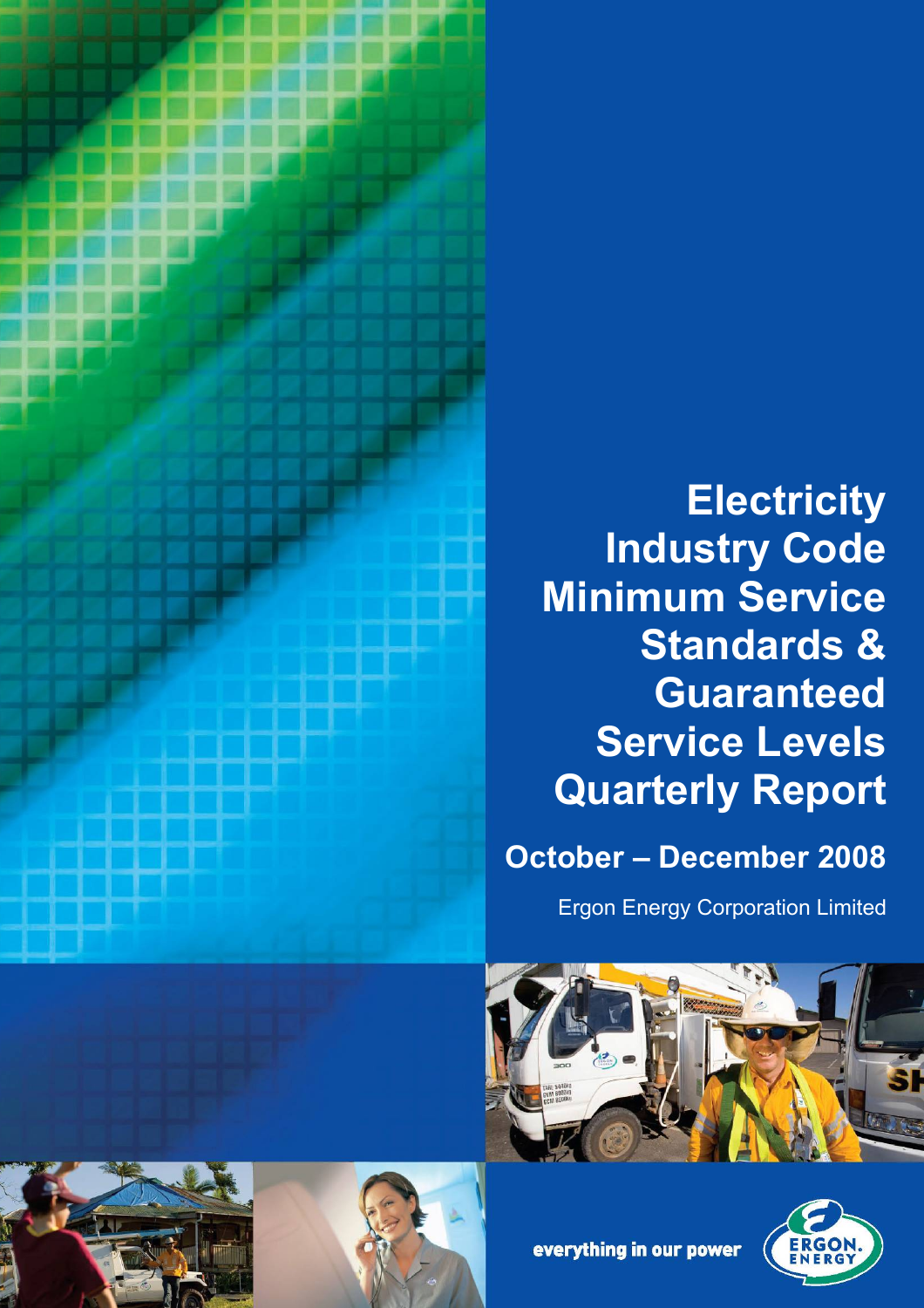# **Table of Contents**

| Explanation of reasons for exceeding minimum service standards and proposals to improve performance 7 |  |
|-------------------------------------------------------------------------------------------------------|--|
|                                                                                                       |  |
|                                                                                                       |  |
| GSL Claims Breakdown for the Quarter and Financial Year to Date (1 July 2008 to 31 December 2008) 8   |  |
|                                                                                                       |  |

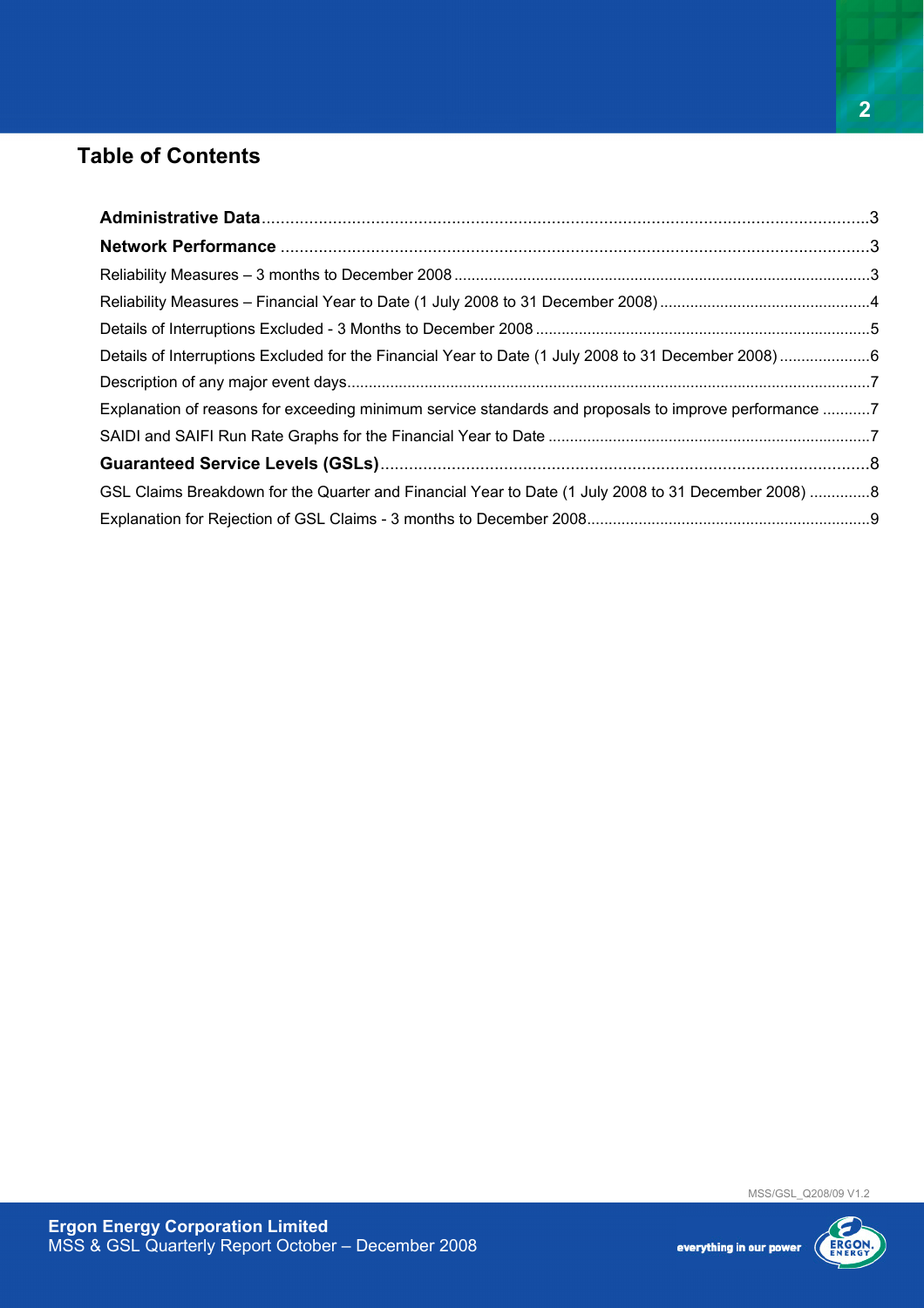## **Administrative Data**

| <b>ITEM NO</b> | <b>MEASURE</b>                        | <b>UNIT</b> | <b>VALUE</b>                     |
|----------------|---------------------------------------|-------------|----------------------------------|
| 1.1            | Distribution Network Service Provider | Name        | Ergon Energy Corporation Limited |
| 1.2            | First day of reporting period         | Date        | 01-10-2008                       |
| 1.3            | Last day of reporting period          | Date        | 31-12-2008                       |

## **Network Performance**

(Reporting obligations under clause 2.6.2(a)(i) (A), (B), (C), (D) & (E) of the Queensland Electricity Industry Code, Fourth Edition effective 4 August 2008 ('The Code'))

### **Reliability Measures – 3 months to December 2008**

(Results effective as at 16 January 2009, for the period ending 31 December 2008)

| <b>ITEM NO.</b> | <b>MEASURE</b>                                             | <b>UNIT</b>    | <b>ACTUAL NETWORK</b><br><b>PERFORMANCE</b> | <b>NETWORK</b><br><b>PERFORMANCE</b><br><b>LESS EXCLUSIONS</b> |
|-----------------|------------------------------------------------------------|----------------|---------------------------------------------|----------------------------------------------------------------|
|                 |                                                            |                |                                             |                                                                |
|                 | <b>System Average Interruption Duration Index (SAIDI)</b>  |                | (minutes)                                   |                                                                |
|                 | Distribution system - total                                |                |                                             |                                                                |
|                 | Urban                                                      | <b>Minutes</b> | 100.83                                      | 58.21                                                          |
|                 | <b>Short Rural</b>                                         | <b>Minutes</b> | 204.01                                      | 167.57                                                         |
|                 | Long Rural                                                 | Minutes        | 491.25                                      | 370.12                                                         |
|                 | Distribution system - planned                              |                |                                             |                                                                |
|                 | Urban                                                      | Minutes        | 9.25                                        | 8.94                                                           |
|                 | <b>Short Rural</b>                                         | <b>Minutes</b> | 33.61                                       | 32.39                                                          |
|                 | Long Rural                                                 | <b>Minutes</b> | 68.35                                       | 66.03                                                          |
|                 | Distribution system - unplanned                            |                |                                             |                                                                |
|                 | Urban                                                      | <b>Minutes</b> | 91.58                                       | 49.27                                                          |
|                 | Short Rural                                                | Minutes        | 170.40                                      | 135.17                                                         |
|                 | Long Rural                                                 | <b>Minutes</b> | 422.90                                      | 304.09                                                         |
|                 | <b>System Average Interruption Frequency Index (SAIFI)</b> |                | (number)                                    |                                                                |
|                 | Distribution system - total                                |                |                                             |                                                                |
|                 | Urban                                                      | Number         | 0.99                                        | 0.60                                                           |
|                 | <b>Short Rural</b>                                         | Number         | 1.79                                        | 1.43                                                           |
|                 | Long Rural                                                 | Number         | 2.92                                        | 2.41                                                           |
|                 | Distribution system - planned                              |                |                                             |                                                                |
|                 | Urban                                                      | <b>Number</b>  | 0.05                                        | 0.05                                                           |
|                 | <b>Short Rural</b>                                         | Number         | 0.16                                        | 0.15                                                           |
|                 | Long Rural                                                 | Number         | 0.30                                        | 0.28                                                           |
|                 | Distribution system - unplanned                            |                |                                             |                                                                |
|                 | Urban                                                      | Number         | 0.95                                        | 0.56                                                           |
|                 | <b>Short Rural</b>                                         | Number         | 1.64                                        | 1.28                                                           |
|                 | Long Rural                                                 | Number         | 2.63                                        | 2.12                                                           |

MSS/GSL\_Q208/09 V1.2

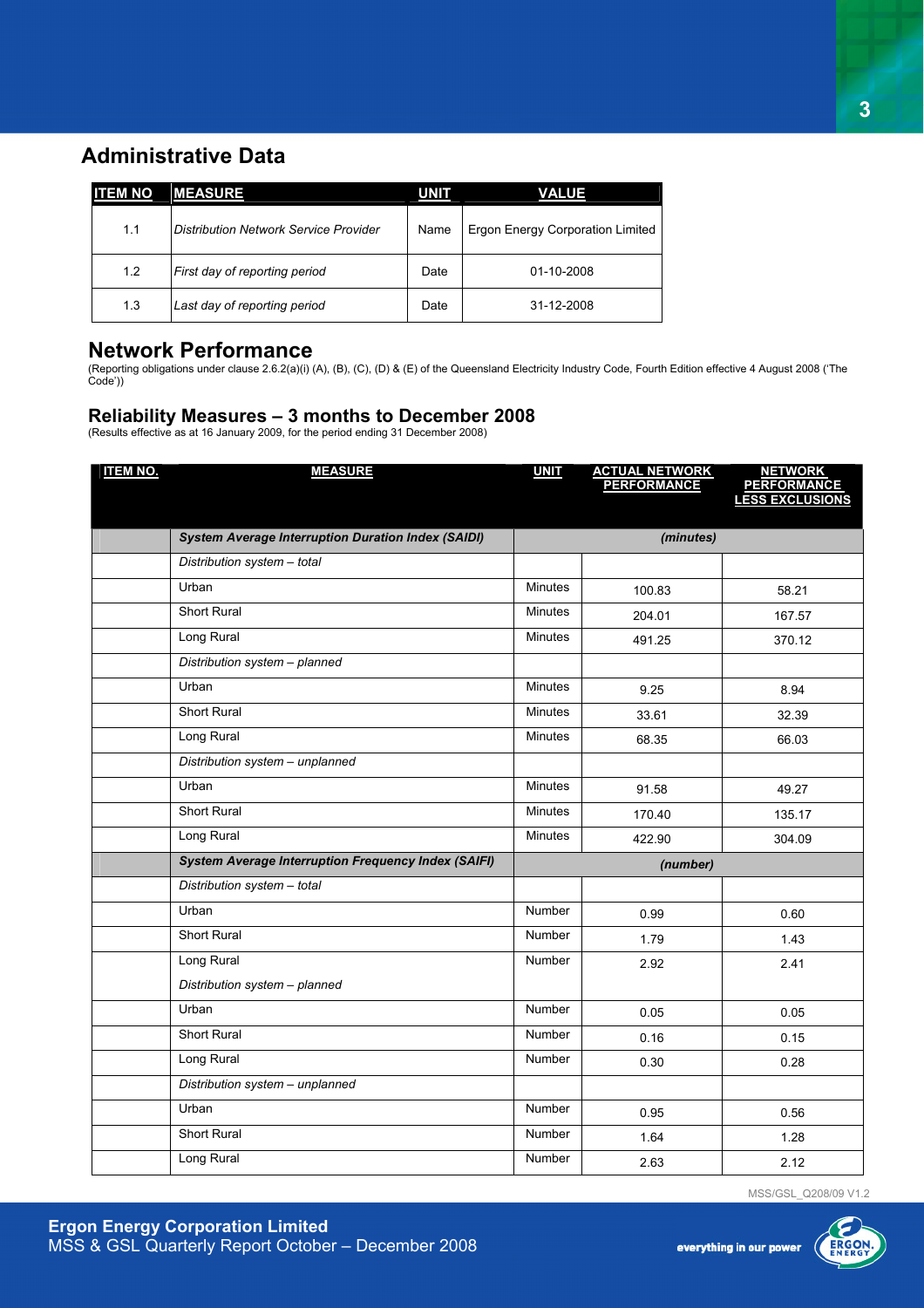## **Reliability Measures – Financial Year to Date (1 July 2008 to 31 December 2008)**

(Results effective as at 16 January 2009, for the period ending 31 December 2008)

| <b>ITEM NO.</b> | <b>MEASURE</b>                                             | <b>UNIT</b>    | <b>ACTUAL NETWORK</b><br>PERFORMANCE | <b>NETWORK</b><br><b>PERFORMANCE</b><br><b>LESS EXCLUSIONS</b> |
|-----------------|------------------------------------------------------------|----------------|--------------------------------------|----------------------------------------------------------------|
|                 | <b>System Average Interruption Duration Index (SAIDI)</b>  |                | (minutes)                            |                                                                |
|                 | Distribution system - total                                |                |                                      |                                                                |
|                 | Urban                                                      | <b>Minutes</b> | 132.22                               | 89.13                                                          |
|                 | <b>Short Rural</b>                                         | <b>Minutes</b> | 297.43                               | 260.07                                                         |
|                 | Long Rural                                                 | <b>Minutes</b> | 679.94                               | 557.02                                                         |
|                 | Distribution system - planned                              |                |                                      |                                                                |
|                 | Urban                                                      | <b>Minutes</b> | 17.64                                | 17.33                                                          |
|                 | Short Rural                                                | <b>Minutes</b> | 68.00                                | 66.78                                                          |
|                 | Long Rural                                                 | <b>Minutes</b> | 127.87                               | 125.56                                                         |
|                 | Distribution system - unplanned                            |                |                                      |                                                                |
|                 | Urban                                                      | <b>Minutes</b> | 114.59                               | 71.80                                                          |
|                 | Short Rural                                                | Minutes        | 229.42                               | 193.29                                                         |
|                 | Long Rural                                                 | <b>Minutes</b> | 552.07                               | 431.47                                                         |
|                 | <b>System Average Interruption Frequency Index (SAIFI)</b> |                | (number)                             |                                                                |
|                 | Distribution system - total                                |                |                                      |                                                                |
|                 | Urban                                                      | <b>Number</b>  | 1.30                                 | 0.91                                                           |
|                 | <b>Short Rural</b>                                         | Number         | 2.44                                 | 2.08                                                           |
|                 | Long Rural                                                 | <b>Number</b>  | 4.01                                 | 3.48                                                           |
|                 | Distribution system - planned                              |                |                                      |                                                                |
|                 | Urban                                                      | Number         | 0.10                                 | 0.10                                                           |
|                 | Short Rural                                                | Number         | 0.30                                 | 0.29                                                           |
|                 | Long Rural                                                 | Number         | 0.57                                 | 0.56                                                           |
|                 | Distribution system - unplanned                            |                |                                      |                                                                |
|                 | Urban                                                      | Number         | 1.21                                 | 0.81                                                           |
|                 | Short Rural                                                | Number         | 2.14                                 | 1.78                                                           |
|                 | Long Rural                                                 | <b>Number</b>  | 3.43                                 | 2.92                                                           |

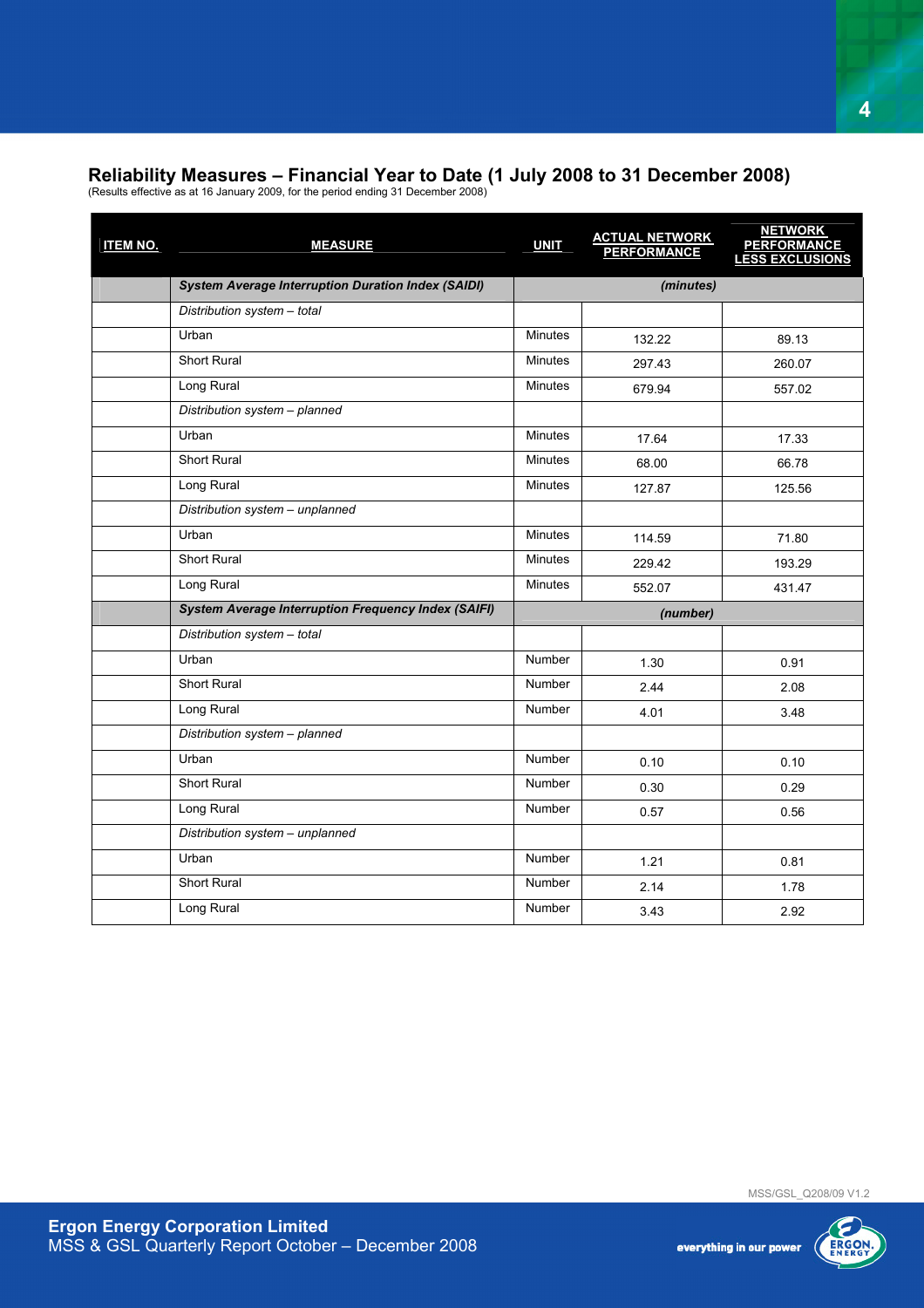## **Details of Interruptions Excluded - 3 Months to December 2008**

(Results effective as at 16January 2009, for the period ending 31 December 2008)

|                                                                                                                                                                                                                                 | Urban | <b>SR</b> | <b>LR</b> |
|---------------------------------------------------------------------------------------------------------------------------------------------------------------------------------------------------------------------------------|-------|-----------|-----------|
| <b>System Average Interruption Duration Index (SAIDI)</b>                                                                                                                                                                       |       | (minutes) |           |
| (a) an interruption of a duration of one minute or less;                                                                                                                                                                        | 0.00  | 0.00      | 0.00      |
| (b) an interruption resulting from:                                                                                                                                                                                             |       |           |           |
| (i) load shedding due to a shortfall in generation;                                                                                                                                                                             | 0.00  | 0.00      | 0.00      |
| (ii) a direction by NEMMCO, a system operator or any other<br>body exercising a similar function under the Electricity Act,<br>National Electricity Code or National Electricity Law;                                           | 0.00  | 0.00      | 0.00      |
| (iii) automatic shedding of load under the control of under<br>frequency relays following the occurrence of a power system<br>under-frequency condition described in the power system<br>security and reliability standards; or | 0.00  | 0.00      | 0.00      |
| (iv) a failure of the shared transmission grid; or                                                                                                                                                                              | 5.11  | 2.08      | 0.00      |
| (v) a direction by a police officer or another authorised person<br>exercising powers in relation to public safety;                                                                                                             | 0.00  | 0.00      | 0.00      |
| (c) any interruption to the supply of electricity on a distribution<br>entity's supply network which commences on a major event day;<br>and                                                                                     | 36.77 | 33.08     | 118.64    |
| (d) an interruption caused by a customer's electrical installation or<br>failure of that electrical installation.                                                                                                               | 0.74  | 1.29      | 2.50      |
| <b>Total SAIDI for all Exclusion Events</b>                                                                                                                                                                                     | 42.62 | 36.45     | 121.14    |
|                                                                                                                                                                                                                                 |       |           |           |
| <b>System Average Interruption Frequency Index (SAIFI)</b>                                                                                                                                                                      |       | (number)  |           |
| (a) an interruption of a duration of one minute or less;                                                                                                                                                                        | 0.00  | 0.00      | 0.00      |
| (b) an interruption resulting from:                                                                                                                                                                                             |       |           |           |
| (i) load shedding due to a shortfall in generation;                                                                                                                                                                             | 0.00  | 0.00      | 0.00      |
| (ii) a direction by NEMMCO, a system operator or any other<br>body exercising a similar function under the Electricity Act.<br>National Electricity Code or National Electricity Law;                                           | 0.00  | 0.00      | 0.00      |
| (iii) automatic shedding of load under the control of under<br>frequency relays following the occurrence of a power system<br>under-frequency condition described in the power system<br>security and reliability standards; or | 0.00  | 0.00      | 0.00      |
| (iv) a failure of the shared transmission grid; or                                                                                                                                                                              | 0.19  | 0.07      | 0.00      |
| (v) a direction by a police officer or another authorised person<br>exercising powers in relation to public safety;                                                                                                             | 0.00  | 0.00      | 0.00      |
| (c) any interruption to the supply of electricity on a distribution<br>entity's supply network which commences on a major event day;<br>and                                                                                     | 0.20  | 0.28      | 0.51      |

**Total SAIFI for all Exclusion Events 1.39** 0.39 0.36 0.52

Note: Ergon Energy does not currently record momentary (<1 minute) outages.



**5**

**Ergon Energy Corporation Limited**  MSS & GSL Quarterly Report October – December 2008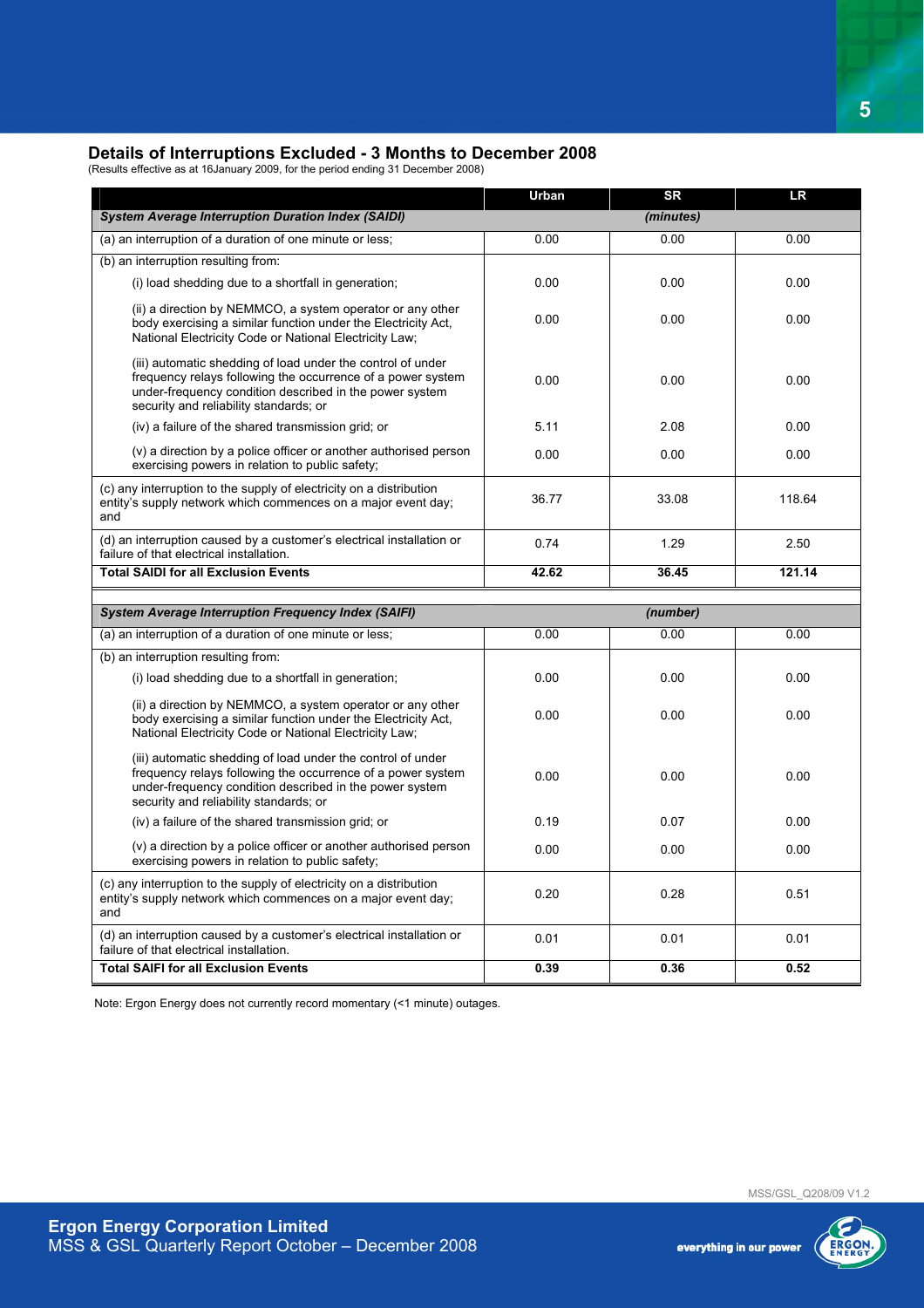#### **Details of Interruptions Excluded for the Financial Year to Date (1 July 2008 to 31 December 2008)** (Results effective as at 16 January 2009, for the period ending 31 December 2008)

|                                                                                                                                                                                                                                 | Urban | <b>SR</b> | <b>LR</b> |
|---------------------------------------------------------------------------------------------------------------------------------------------------------------------------------------------------------------------------------|-------|-----------|-----------|
| <b>System Average Interruption Duration Index (SAIDI)</b>                                                                                                                                                                       |       | (minutes) |           |
| (a) an interruption of a duration of one minute or less;                                                                                                                                                                        | 0.00  | 0.00      | 0.00      |
| (b) an interruption resulting from:                                                                                                                                                                                             |       |           |           |
| (i) load shedding due to a shortfall in generation;                                                                                                                                                                             | 0.00  | 0.00      | 0.00      |
| (ii) a direction by NEMMCO, a system operator or any other<br>body exercising a similar function under the Electricity Act,<br>National Electricity Code or National Electricity Law;                                           | 0.00  | 0.00      | 0.00      |
| (iii) automatic shedding of load under the control of under<br>frequency relays following the occurrence of a power system<br>under-frequency condition described in the power system<br>security and reliability standards; or | 0.00  | 0.00      | 0.00      |
| (iv) a failure of the shared transmission grid; or                                                                                                                                                                              | 5.11  | 2.08      | 0.00      |
| (v) a direction by a police officer or another authorised person<br>exercising powers in relation to public safety;                                                                                                             | 0.00  | 0.00      | 0.00      |
| (c) any interruption to the supply of electricity on a distribution<br>entity's supply network which commences on a major event day;<br>and                                                                                     | 36.77 | 33.08     | 118.64    |
| (d) an interruption caused by a customer's electrical installation or<br>failure of that electrical installation.                                                                                                               | 1.21  | 2.20      | 4.29      |
| <b>Total SAIDI for all Exclusion Events</b>                                                                                                                                                                                     | 43.10 | 37.35     | 122.93    |
|                                                                                                                                                                                                                                 |       |           |           |
|                                                                                                                                                                                                                                 |       |           |           |
| <b>System Average Interruption Frequency Index (SAIFI)</b>                                                                                                                                                                      |       | (number)  |           |
| (a) an interruption of a duration of one minute or less;                                                                                                                                                                        | 0.00  | 0.00      | 0.00      |
| (b) an interruption resulting from:                                                                                                                                                                                             |       |           |           |
| (i) load shedding due to a shortfall in generation;                                                                                                                                                                             | 0.00  | 0.00      | 0.00      |
| (ii) a direction by NEMMCO, a system operator or any other<br>body exercising a similar function under the Electricity Act.<br>National Electricity Code or National Electricity Law;                                           | 0.00  | 0.00      | 0.00      |
| (iii) automatic shedding of load under the control of under<br>frequency relays following the occurrence of a power system<br>under-frequency condition described in the power system<br>security and reliability standards; or | 0.00  | 0.00      | 0.00      |
| (iv) a failure of the shared transmission grid; or                                                                                                                                                                              | 0.19  | 0.07      | 0.00      |
| (v) a direction by a police officer or another authorised person<br>exercising powers in relation to public safety;                                                                                                             | 0.00  | 0.00      | 0.00      |
| (c) any interruption to the supply of electricity on a distribution<br>entity's supply network which commences on a major event day;<br>and                                                                                     | 0.20  | 0.28      | 0.51      |
| (d) an interruption caused by a customer's electrical installation or<br>failure of that electrical installation.                                                                                                               | 0.01  | 0.01      | 0.02      |

Note: Ergon Energy does not currently record momentary (<1 minute) outages.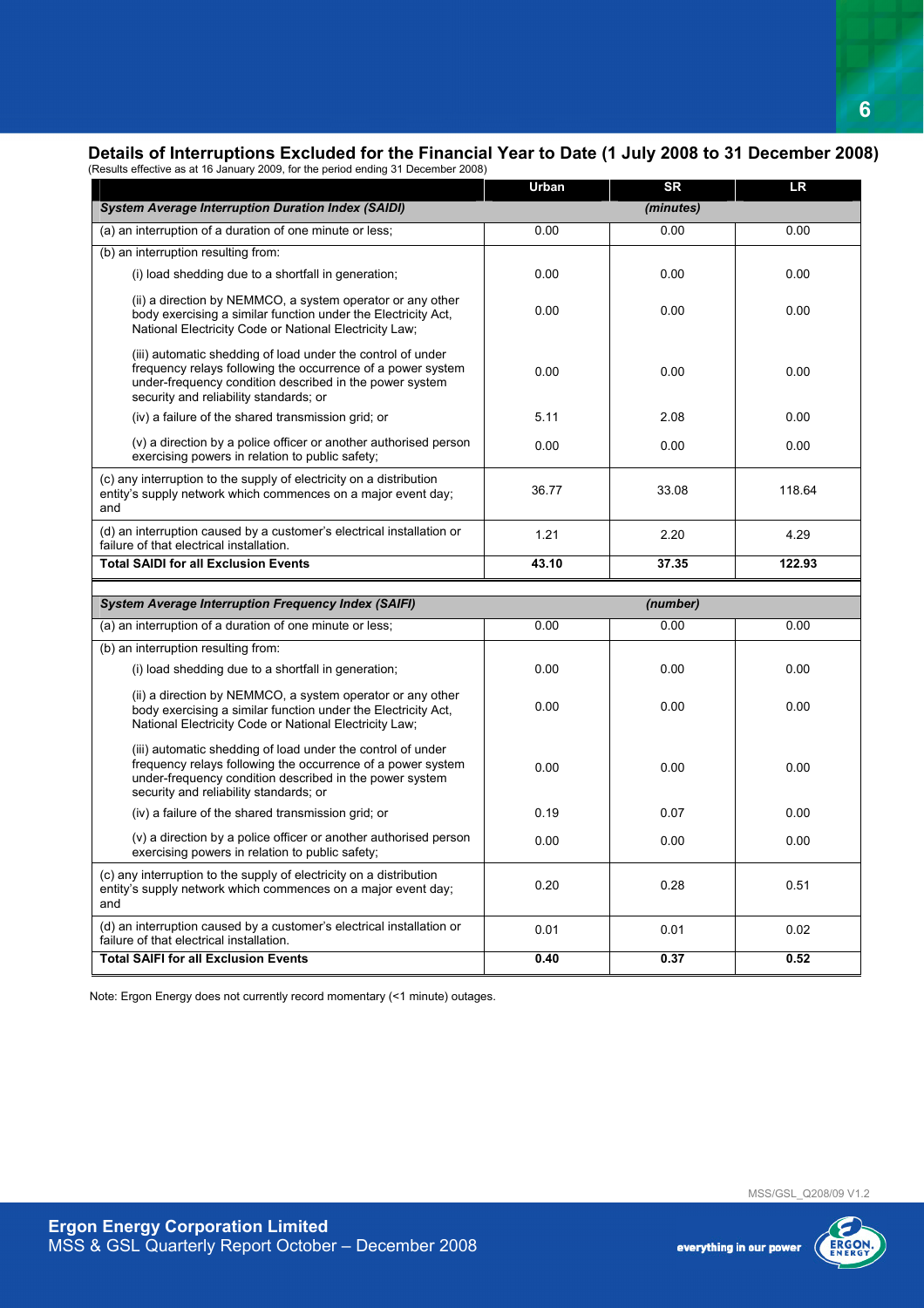## **Description of any major event days**

During the December 2008 quarter, reliability performance was adversely influenced by severe and widespread storm activity, which caused widespread damage and affected large volumes of Ergon Energy customers across the state. Ergon Energy registered three Major Event Days (MED) during the December quarter using the 2.5 beta exclusion event method, which classifies a MED to be any day with a daily SAIDI value greater than the 2008-09 MED Threshold (TMED) of 8.94 system minutes. One of the MEDs  $(8<sup>th</sup>$ December 2008) resulted in a daily SAIDI of 20.55 SAIDI minutes alone (more than double the required TMED threshold). The other two MEDs on the 20<sup>th</sup> November and  $7<sup>th</sup>$  of December resulted in a daily SAIDI of 12.86 and 9.35 SAIDI minutes respectively.

## **Explanation of reasons for exceeding minimum service standards and proposals to improve performance**

Sustained storm activity during November and December has had an adverse impact on network reliability, with a number of severe storm related interruptions experienced in Ergon Energy's supply area not being significant enough to qualify as a major event day. Despite the extreme weather conditions, as at the end of the December quarter reliability performance for SAIFI remains favourable to the 2008-09 MSS targets for all three feeder categories. The total Urban and Long Rural SAIDI is tracking tightly with the MSS targets, with Urban SAIDI in alignment with the MSS target, and the Long Rural SAIDI marginally unfavourable (+0.7%) to the MSS target. Short Rural SAIDI is slightly unfavourable (+4%) to the MSS target.

## **SAIDI and SAIFI Run Rate Graphs for the Financial Year to Date**

(Results effective as at 16 January 2009, for the period ending 31 December 2008)



| <b>Feeder Type</b> | <b>SAIDI</b><br><b>Network</b><br>Performance<br>less MSS<br>exclusions<br>(Actual) | <b>SAIDI MSS</b><br><b>Run Rate</b><br><b>Target</b> |
|--------------------|-------------------------------------------------------------------------------------|------------------------------------------------------|
| Urban (UR)         | 89                                                                                  | 89                                                   |
| Short Rural (SR)   | 260                                                                                 | 250                                                  |
| Long Rural (LR)    | 557                                                                                 | 553                                                  |



| <b>Feeder Type</b> | <b>SAIFI</b><br><b>Network</b><br>Performance<br>less MSS<br>exclusions<br>(Actual) | <b>SAIFI MSS</b><br><b>Run Rate</b><br><b>Target</b> |
|--------------------|-------------------------------------------------------------------------------------|------------------------------------------------------|
| Urban (UR)         | 0 91                                                                                | 1.12                                                 |
| Short Rural (SR)   | 2.08                                                                                | 2.28                                                 |
| Long Rural (LR)    | 3.48                                                                                | 4.10                                                 |

MSS/GSL\_Q208/09 V1.2

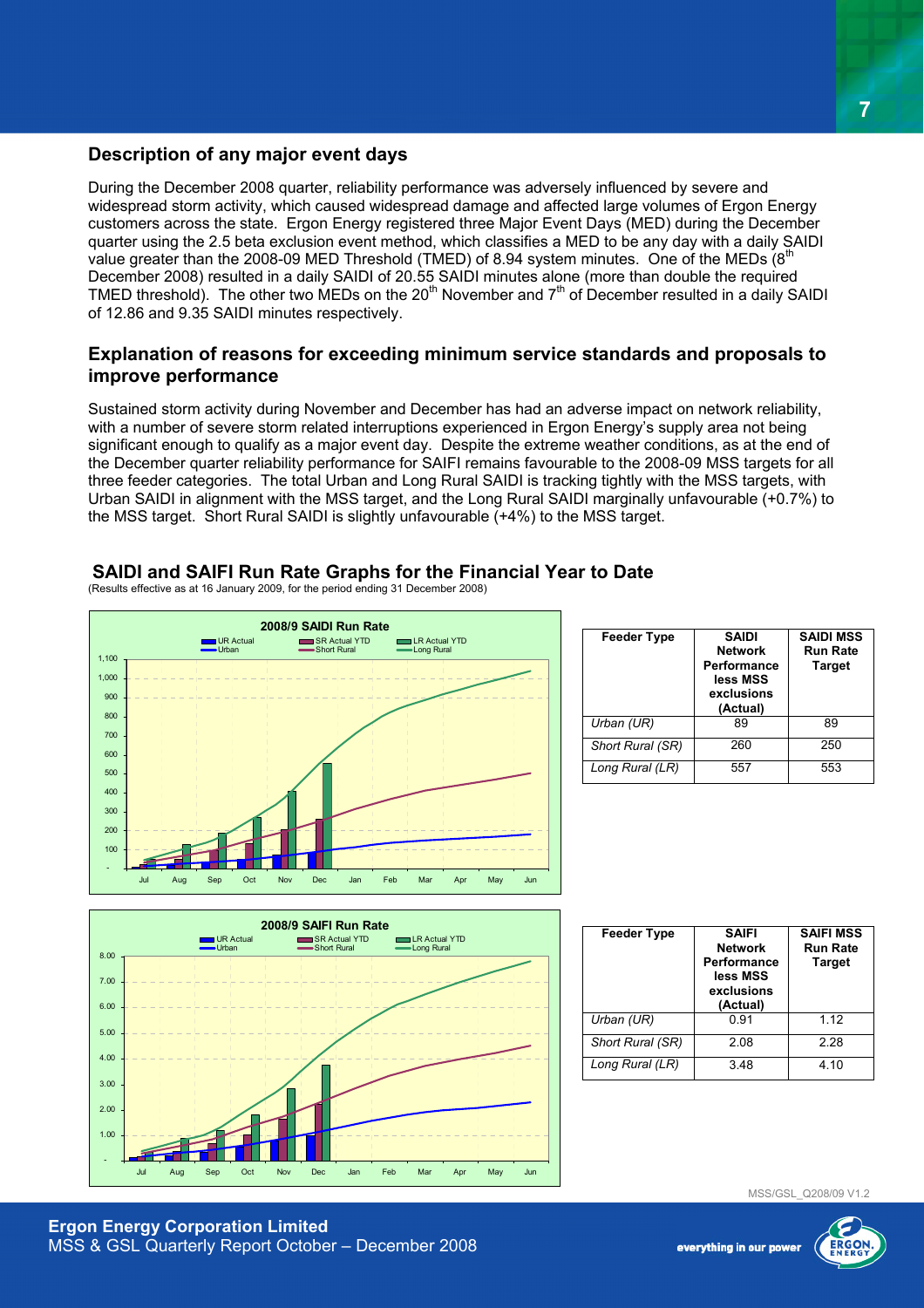# **Guaranteed Service Levels (GSLs)**

(Reporting obligations under clause 2.6.2(a)(ii) (A), (B) & (C) of The Code)

## **GSL Claims Breakdown for the Quarter and Financial Year to Date (1 July 2008 to 31 December 2008)<sup>1</sup>**

|                                   | October 2008 to December 2008            |                                                        |                                                         |                       |                                          | <b>Financial Year to Date</b>                          |                                                         |                       |
|-----------------------------------|------------------------------------------|--------------------------------------------------------|---------------------------------------------------------|-----------------------|------------------------------------------|--------------------------------------------------------|---------------------------------------------------------|-----------------------|
| <b>Type of GSL</b>                | No. of<br><b>Claims</b><br><b>Raised</b> | No. of<br><b>Claims</b><br><b>Accepted</b><br>and Paid | No. of<br><b>Claims</b><br>Investigated<br>and Not Paid | <b>Amount</b><br>Paid | No. of<br><b>Claims</b><br><b>Raised</b> | No. of<br><b>Claims</b><br><b>Accepted</b><br>and Paid | No. of<br><b>Claims</b><br>Investigated<br>and Not Paid | <b>Amount</b><br>Paid |
| Planned Interruption<br>$(Bus)^2$ | 7                                        | 6                                                      |                                                         | \$300.00              | 22                                       | 18                                                     | 4                                                       | \$900.00              |
| Planned Interruption<br>$(Res)^2$ | 87                                       | 83                                                     | 4                                                       | \$1,660.00            | 200                                      | 182                                                    | 18                                                      | \$3,640.00            |
| Connection                        | 13                                       | 10                                                     | 3                                                       | \$960.00              | 43                                       | 37                                                     | 6                                                       | \$3,560.00            |
| Wrongful<br><b>Disconnection</b>  | 57                                       | 51                                                     | 6                                                       | \$5,100.00            | 108                                      | 95                                                     | 13                                                      | \$9,500.00            |
| Reconnection                      | 6                                        | 6                                                      | 0                                                       | \$280.00              | 9                                        | 8                                                      |                                                         | \$360.00              |
| Hot Water Supply                  | 3                                        | $\overline{2}$                                         |                                                         | \$80.00               | 4                                        | 3                                                      |                                                         | \$120.00              |
| Appointments                      | 6                                        | 5                                                      |                                                         | \$200.00              | 17                                       | 15                                                     | $\overline{2}$                                          | \$600.00              |
| Reliability - Frequency           | 19                                       | 15                                                     | 4                                                       | \$1,200.00            | 52                                       | 39                                                     | 13                                                      | \$3,120.00            |
| Reliability - Duration            | 151                                      | 151                                                    | 0                                                       | \$12,080.00           | 152                                      | 151                                                    |                                                         | \$12,080.00           |
| Total                             | 349                                      | 329                                                    | 20                                                      | \$21,860.00           | 607                                      | 548                                                    | 59                                                      | \$33,880.00           |

• The large number of GSL claims during the December 2008 quarter is largely attributed to the extraordinarily high number of GSL claims paid for interruption duration the quarter (151 claims). On removal of these claims, the total number of valid GSLs for the December quarter reduces to 178 claims and \$9,780 in payments. The majority of the interruption duration GSL claims paid were associated with storm related damage and extended outages experienced in Baralaba, Boolburra, Woorabinda and Glenden (Central Queensland) on the 7<sup>th</sup> December 2008. This particular day was subsequently registered as one of the three eligible Major Event Days for the quarter, however under clause 2.3.9 of the Electricity Industry Code, such GSL payments are still required to be paid to customers.

**Definitions / Notes:** 

 $\overline{a}$ 

 $1$  Figures reported include both GSL claims made / raised by customers and GSL claims automatically identified and raised for investigation and payment by Ergon Energy (as per clause 2.5.11(a) of the Electricity Industry Code).



The Number of Claims Investigated and Not Paid reflect claims raised for investigation, which are subsequently found not to be valid GSL claims as per requirements under the Electricity Industry Code (rejected GSLs). Rejected GSLs can arise from both customer initiated GSL claims and corporate initiated GSL claims. Refer to the "Explanation for Rejection of GSL Claims" for further details on rejected GSL claims.

MSS/GSL\_Q208/09 V1.2  $^2$  Ergon Energy has recently identified an error which impacts the Planned Interruption GSL figures previously reported in the MSS & GSL Quarterly Report July – September 2008. Review and correction of the classification of two Planned Interruption (Bus) GSL claims (previously recorded as Planned Interruption (Res)) have been adjusted in the Financial Year to Date figures to 31 December 2008.